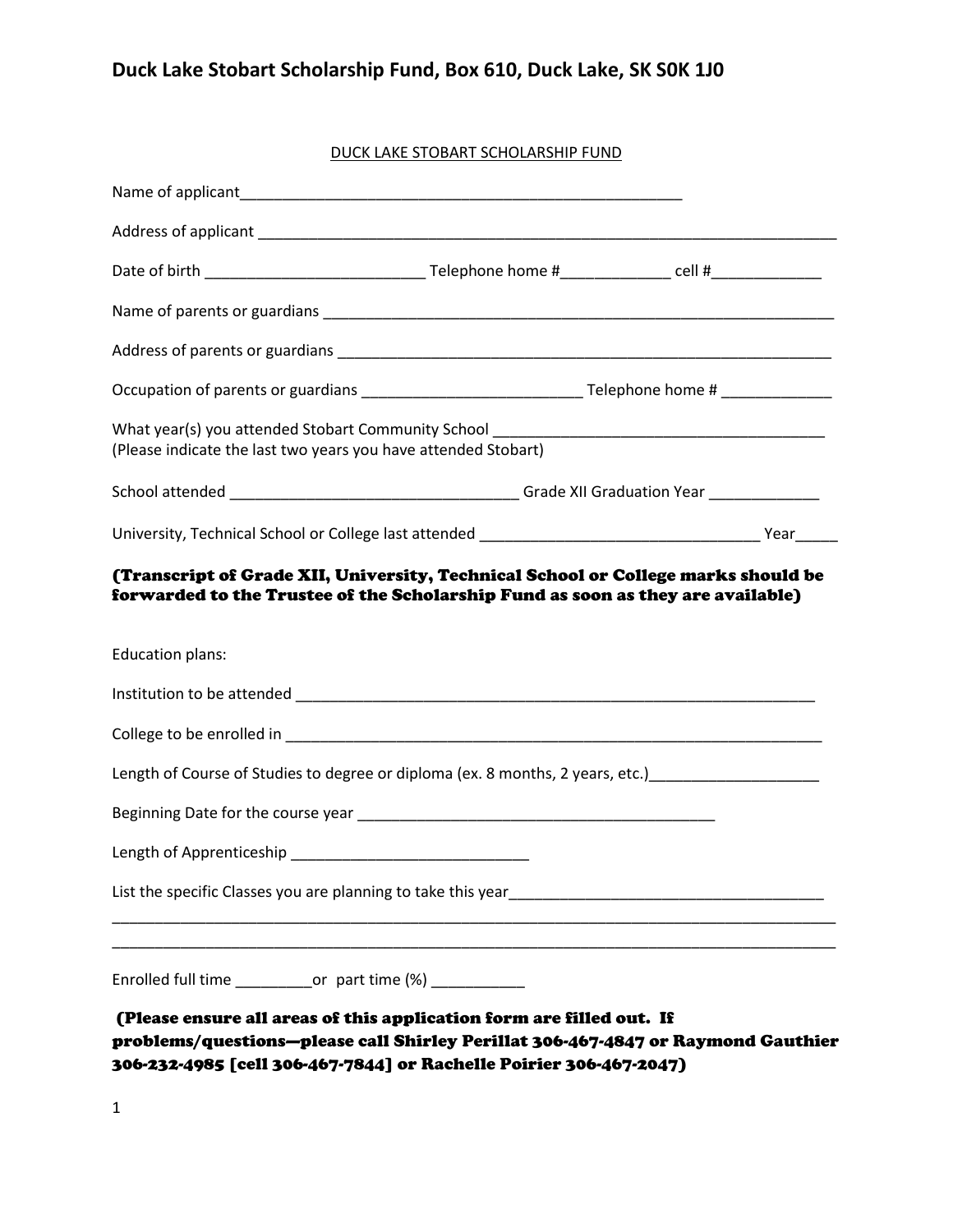### **Duck Lake Stobart Scholarship Fund, Box 610, Duck Lake, SK S0K 1J0**

1. What are the high school or college activities and community organizations in which you have participated?

2. In what ways have you shown your leadership abilities in the above or other activities, if any?

3. What are your future plans and goals?

4. What do you think are the qualities of a good citizen?

5. List any employment held over the last two years?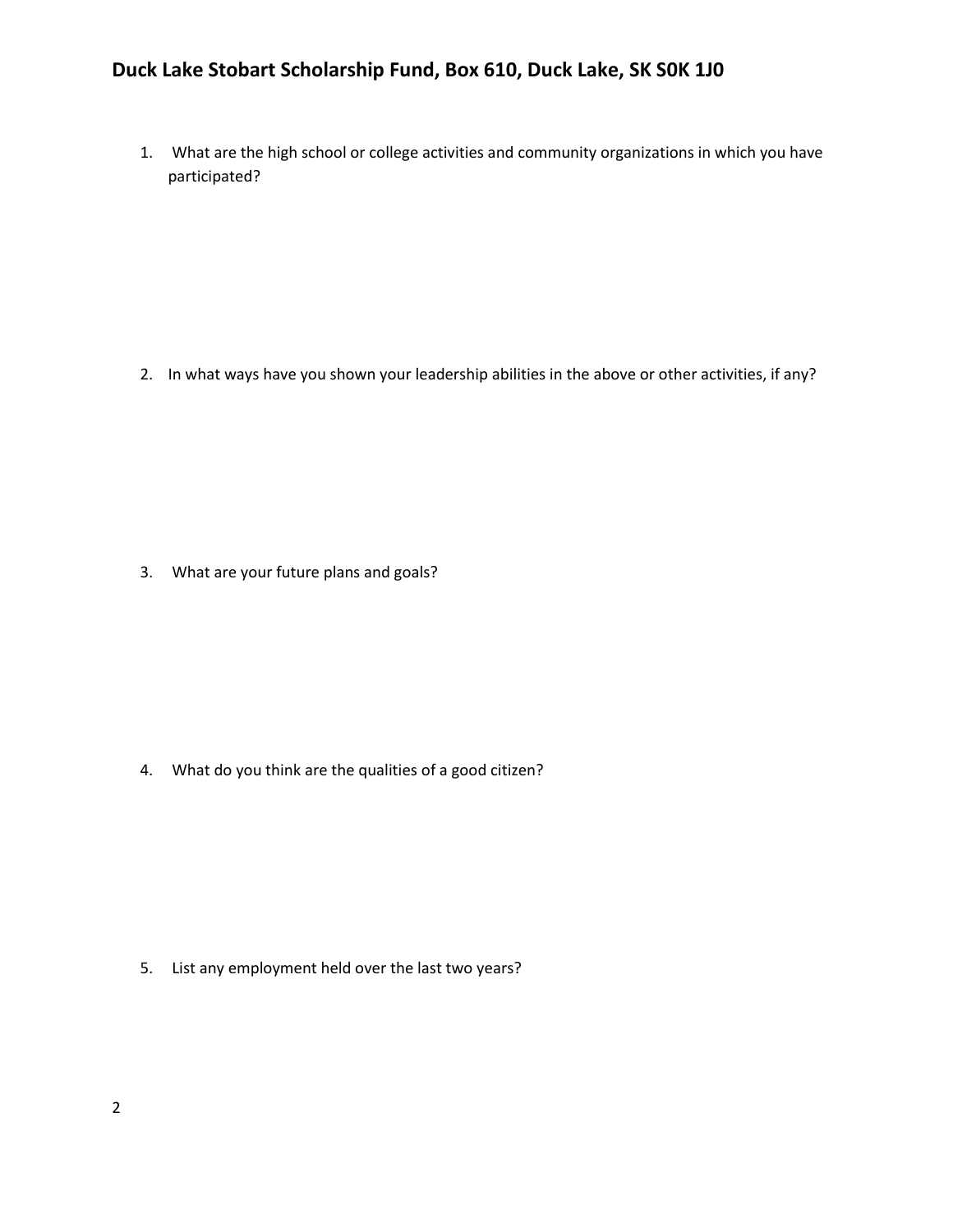#### Only applications that have all the financial information required and the proper certification of marks will be considered for financial aid. Incomplete applications will not be considered.

6. A) As financial needs are an important aspect of the scholarship program, please give a detailed description of your proposed expenditures for the coming year.

## **\*points must be filled in!**

| <b>Expenses:</b>         |                                                                                                                                                                                                                                      |                                               |                                                                                                                                                    |  |  |
|--------------------------|--------------------------------------------------------------------------------------------------------------------------------------------------------------------------------------------------------------------------------------|-----------------------------------------------|----------------------------------------------------------------------------------------------------------------------------------------------------|--|--|
| School expenses:         | *Tuition for year is _______________________                                                                                                                                                                                         |                                               |                                                                                                                                                    |  |  |
|                          | Student Fees for the year is ________________<br>*Books for the year ______________________<br>*Equipment or Supplies for the year _____________<br>Transit _________________________<br>Car repairs, oil, gas, parking ____________ |                                               |                                                                                                                                                    |  |  |
|                          |                                                                                                                                                                                                                                      |                                               |                                                                                                                                                    |  |  |
|                          |                                                                                                                                                                                                                                      |                                               |                                                                                                                                                    |  |  |
|                          |                                                                                                                                                                                                                                      |                                               |                                                                                                                                                    |  |  |
|                          |                                                                                                                                                                                                                                      |                                               |                                                                                                                                                    |  |  |
|                          | TOTAL ______________________                                                                                                                                                                                                         |                                               |                                                                                                                                                    |  |  |
|                          |                                                                                                                                                                                                                                      |                                               |                                                                                                                                                    |  |  |
| Monthly Living expenses: |                                                                                                                                                                                                                                      |                                               |                                                                                                                                                    |  |  |
|                          | *Electricity / water ______________________                                                                                                                                                                                          |                                               |                                                                                                                                                    |  |  |
|                          | *Telephone / internet ____________________                                                                                                                                                                                           |                                               |                                                                                                                                                    |  |  |
|                          |                                                                                                                                                                                                                                      |                                               |                                                                                                                                                    |  |  |
|                          |                                                                                                                                                                                                                                      | Other Expenses would be like: Groceries _____ | Clothing ______<br>Personal grooming ____<br>Household expenses _____<br>Childcare expenses<br>Loan payments<br>Credit Card<br>Car payments ______ |  |  |
|                          |                                                                                                                                                                                                                                      |                                               | Rentals ______<br>Recreational expenses                                                                                                            |  |  |

TOTAL \_\_\_\_\_\_\_\_\_\_\_\_\_\_\_\_\_\_\_\_\_\_\_\_\_\_\_\_\_

*\*Grand Total of School and Living Expenses for the year \_\_\_\_\_\_\_\_\_\_\_\_\_\_\_\_\_\_*